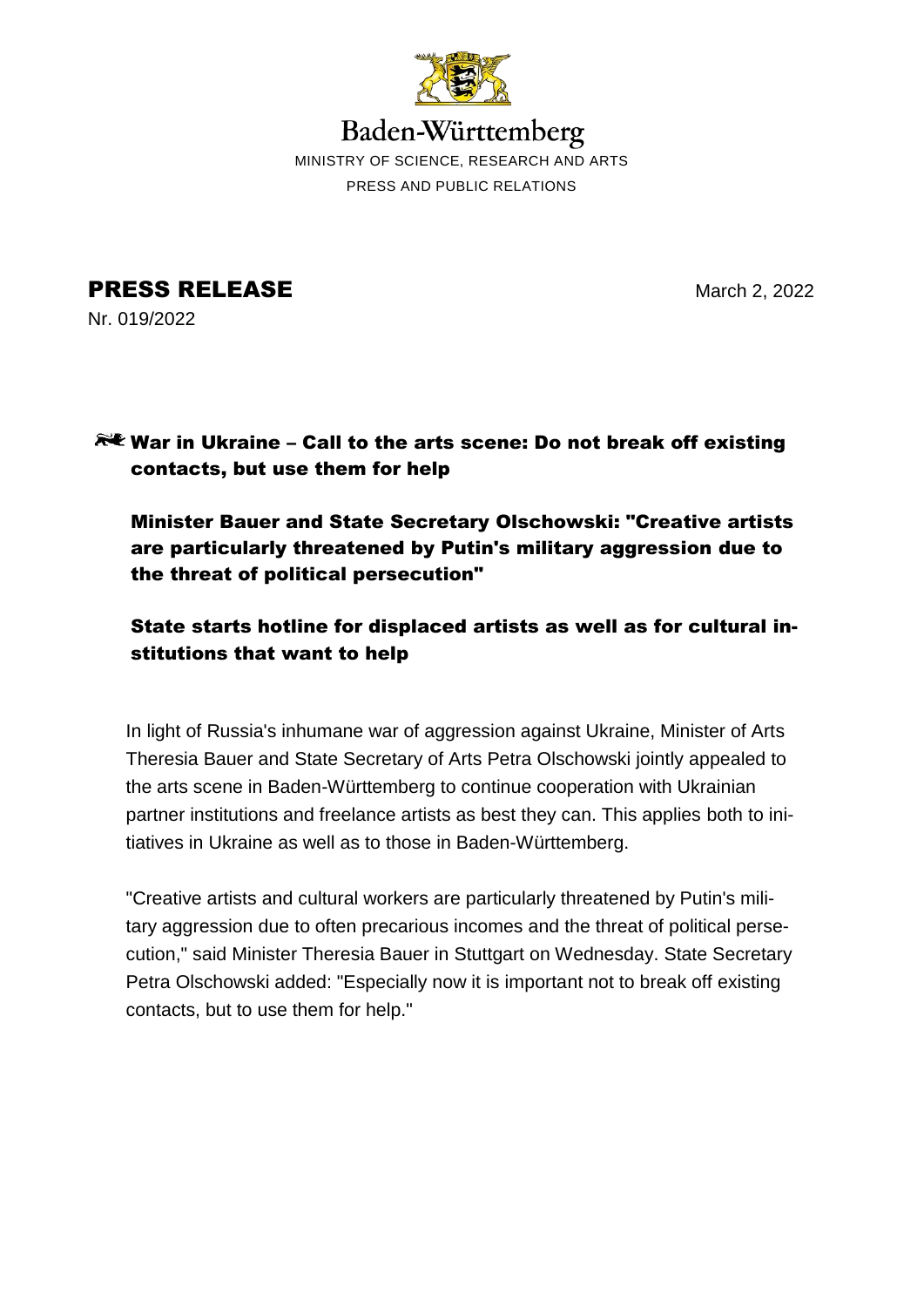"People working in the fields of arts and culture have continually championed a culture of democracy and human rights," reads a letter from the two politicians to the heads of art and cultural institutions in Baden-Württemberg along with a wide range of cultural associations. Theresia Bauer and Petra Olschowski promise that the state will take up offers of help from the cultural scene for refugee artists and their families and is working on its own funding opportunities.

In line with State Minister Claudia Roth and State Minister Katja Keul, Baden-Württemberg stands by their side. "We welcome the emergency aid for at-risk artists and cultural workers from the budget of the State Minister for Culture and Media Claudia Roth and the planned expansion of protection programs for artists by the Federal Minister of Foreign Affairs Annalena Baerbock. "

## **"Cultural Aid Ukraine": Contact point for artists**

Together with the ifa - Institut für Auslandsbeziehungen (Institute for Foreign Relations) in Stuttgart, a contact point was established as an initial measure, which both artists from Ukraine and cultural institutions in Baden-Württemberg can use. This contact point is intended to serve as an initial helpline, offering advice and arranging further contacts in Baden-Württemberg. In the future, it is planned to offer exchange formats for different disciplines, as well as training and networking with diverse stakeholders and civic supporters.

## **Phone number:** +49 711 2225-200; **E-Mail:** [kultur-ukraine@ifa.de](mailto:kultur-ukraine@ifa.de)

Gitte Zschoch, Secretary General of the ifa, says: "We want to be a point of contact for people working in culture. Right now, the networking of civil society with art and cultural professionals is of enormous importance. It is our task, in view of the needs and hardships of people from the cultural sector, to provide concrete help together with our partners, to show solidarity with the Ukrainians and not to let the dialogue break off. Everyone can contribute here, every individual counts."